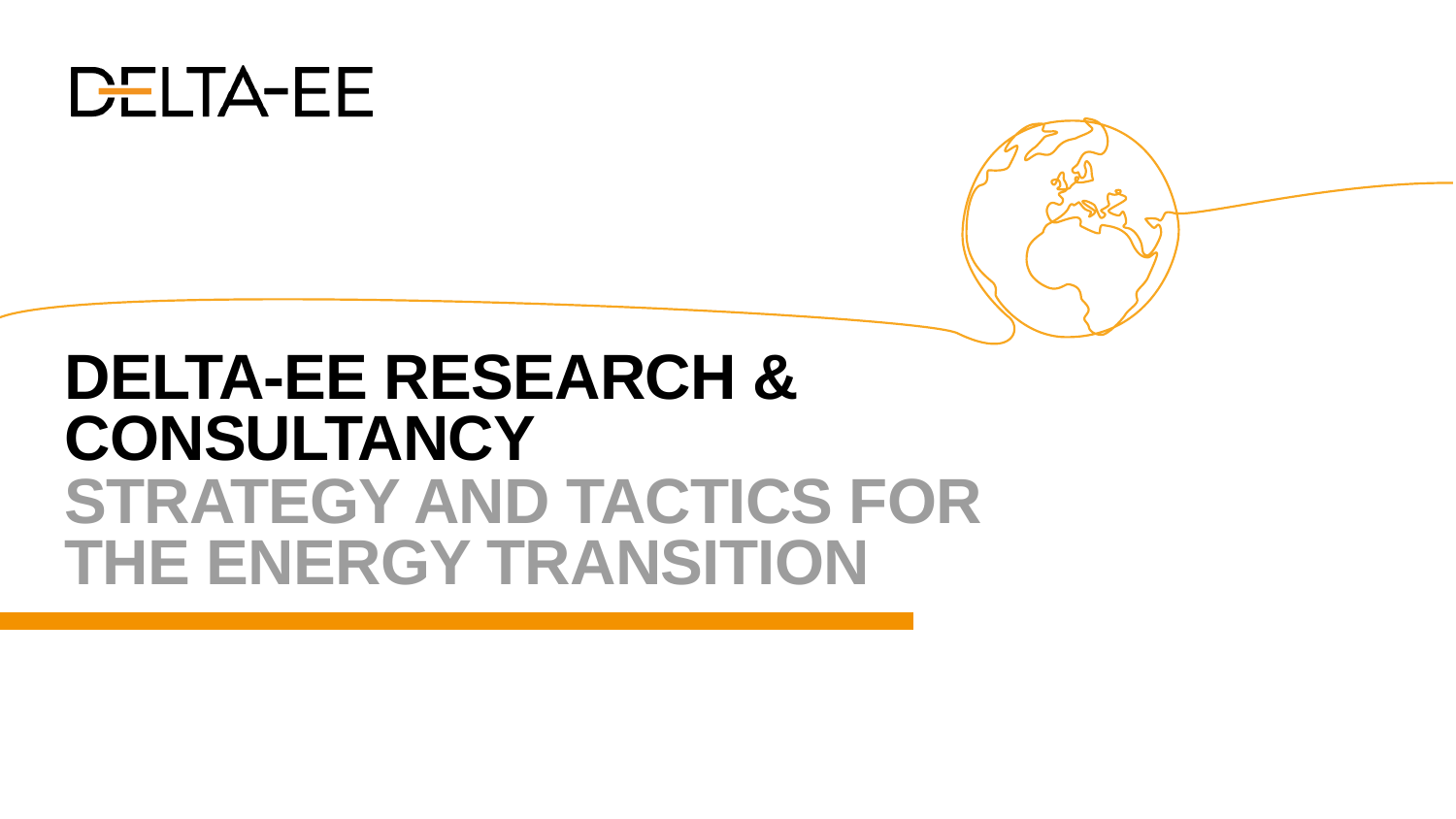### **DELTA-EE**

### **Our Research How it works**

**Delta-EE enables organisations to develop the best strategies, business models and customer propositions for the energy transition. We do this, depending on clients' needs, through our subscription research services and bespoke consultancy projects requested by clients.**



#### **Subscription Research Services**

Our yearly subscription research services focus on a particular area of the new energy transition. They allow clients to fully understand the areas of new energy their business is focused on, and future market direction.

Whether you're a smart home provider looking for the next market to target or a network company needing to keep up to date with the developing flexibility market, we'll find the relevant services for you.

Ad hoc support from our team of energy experts is also included.



#### **Consultancy**

Delta-EE's consultancy team provides clients with bespoke confidential research and insight to answer the critical questions that are impacting their business.

Where subscription research services provide an overarching view of the energy transition, for more specific needs – and to take a deeper dive into the opportunities and challenges the energy transition creates for your business – our consultancy team can help.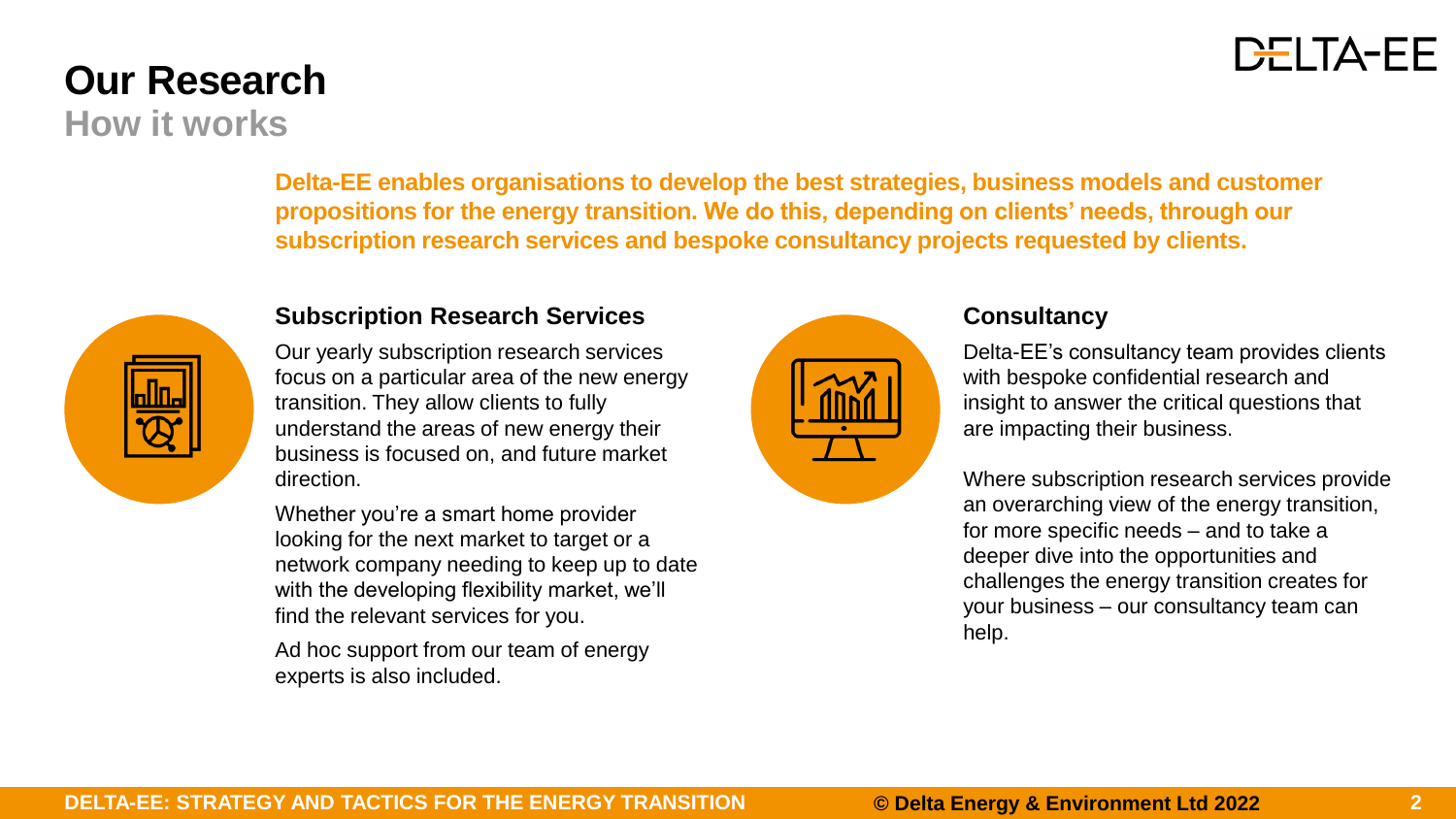### **Our Knowledge**



**Our team of experts has a depth and breadth of knowledge across the new energy space, providing unparalleled research to clients around the world.**

Our research covers a range of topics across the new energy space including:

| <b>New Energy Business Models</b><br>An in-depth look at alternative business models for the energy transition, across different sectors |                                                                                                                                      |                                                                                                    |                                                                                              |                                                                                                                              |                                                                                                                  |
|------------------------------------------------------------------------------------------------------------------------------------------|--------------------------------------------------------------------------------------------------------------------------------------|----------------------------------------------------------------------------------------------------|----------------------------------------------------------------------------------------------|------------------------------------------------------------------------------------------------------------------------------|------------------------------------------------------------------------------------------------------------------|
| Hydrogen<br>An emerging pillar of the new energy sector                                                                                  |                                                                                                                                      |                                                                                                    |                                                                                              |                                                                                                                              |                                                                                                                  |
| <b>Flexibility and Energy</b><br><b>Storage</b><br>The opportunities emerging<br>from an active demand side                              | <b>Distributed Power</b><br>Identifying and understanding<br>the alternative and new<br>business models for the energy<br>transition | Heat<br>How channel disruption, sector<br>coupling and new technologies<br>are changing the sector | <b>Local Energy Systems</b><br>Energy communities,<br>microgrids and local energy<br>markets | <b>Electric Vehicles</b><br>The opportunities and<br>challenges from sector coupling<br>between electricity and<br>transport | <b>Digital Energy</b><br>The opportunities in the<br>growing connected home<br>market and how to capture<br>them |
| <b>Networks</b><br>Working with network companies, regulators and electricity OEMs to make better decisons at the network level          |                                                                                                                                      |                                                                                                    |                                                                                              |                                                                                                                              |                                                                                                                  |
|                                                                                                                                          |                                                                                                                                      |                                                                                                    |                                                                                              |                                                                                                                              |                                                                                                                  |

**DELTA-EE: STRATEGY AND TACTICS FOR THE ENERGY TRANSITION © Delta Energy & Environment Ltd 2022**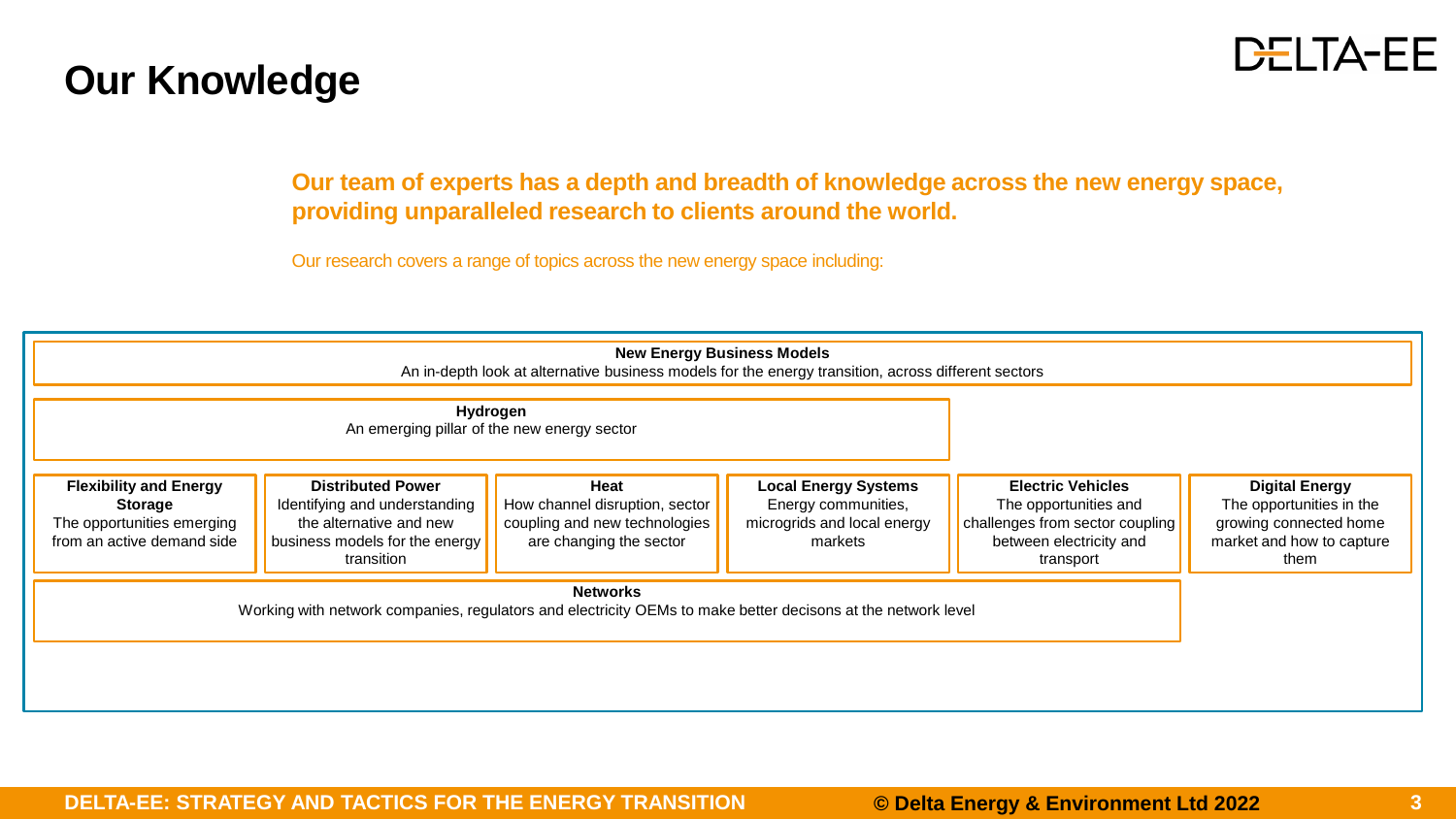

### **How we work with you**

*transition.*

**Choose the research you need for your new energy success**

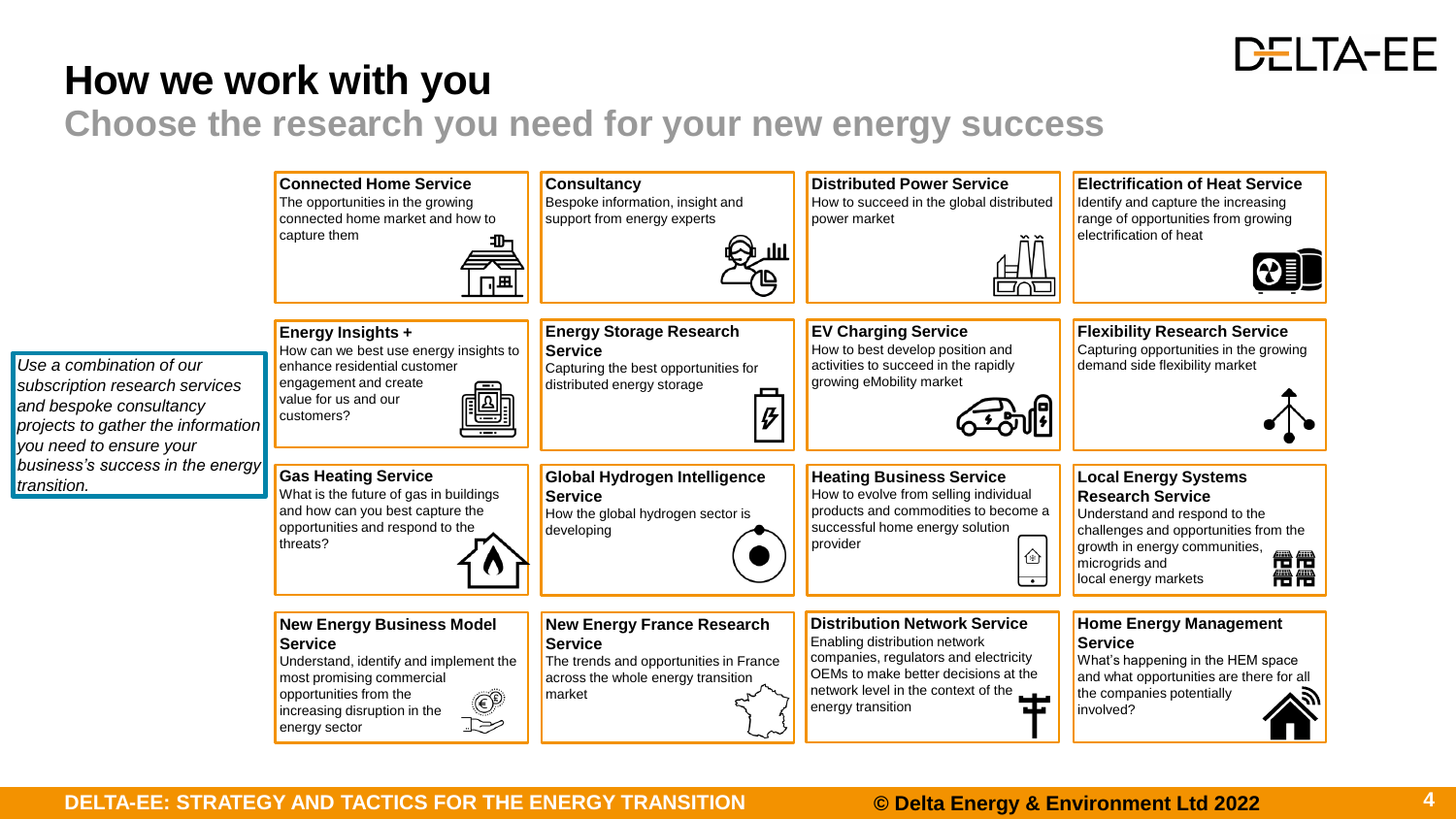### DELTA-EE

### **Our Clients**



**Example clients: Controls OEMs, Electricity network operators, Energy suppliers, Gas network operators, HVAC OEMs, Innovators,** 

**Investors, New entrants, Oil majors, Policymakers, shapers and associations, Product OEMs, Service providers, Start-ups**

◼ **Supporting policy development**

#### **DELTA-EE: STRATEGY AND TACTICS FOR THE ENERGY TRANSITION © Delta Energy & Environment Ltd 2022**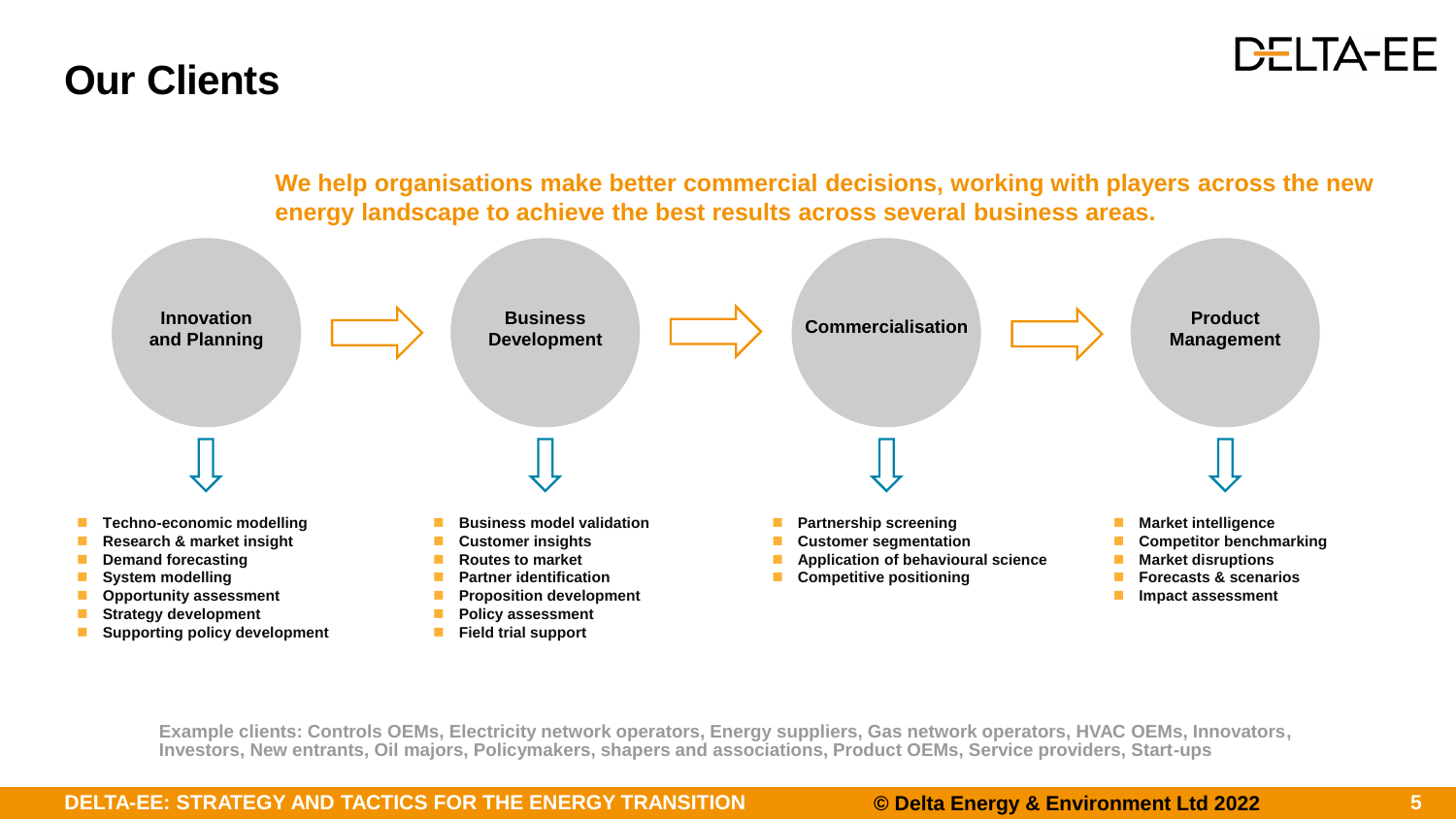

## **Who We Are**

**A friendly team putting you at the centre of the research**







We are a diverse team made up of statisticians, commercial directors, data analysts, policy experts, blockchain specialists, customer insight experts, economists, social scientists, thought leaders, environmentalists, marketers, energy managers, business developers, chemists, physicists, technologists, industry leaders, geoscientists, mathematicians, modellers, sustainability practitioners, carbon managers, product managers, and engineers.

**50% of our staff are women. We represent 14 nationalities. We speak 16 different languages.**

**We are all passionate about the energy transition.**

Our offices are across the UK and in Paris, but we work with our network across Europe and beyond.

Our clients are at the forefront of everything we do. We regularly ask for feedback and input on the research we do, and ensure our service always provides the knowledge needed to navigate the energy transition.

*"Since 2004, we have provided our clients with the leading information, analysis, insight and advice in emerging distributed energy markets.*

*Our in-depth research helps our clients exploit opportunities in the change in energy markets from old to new energy and make the best decisions for their business.*

*We always go the extra mile for our clients, and pride ourselves on long-lasting, collaborative working relationships."*

*Andy Bradley, Director*